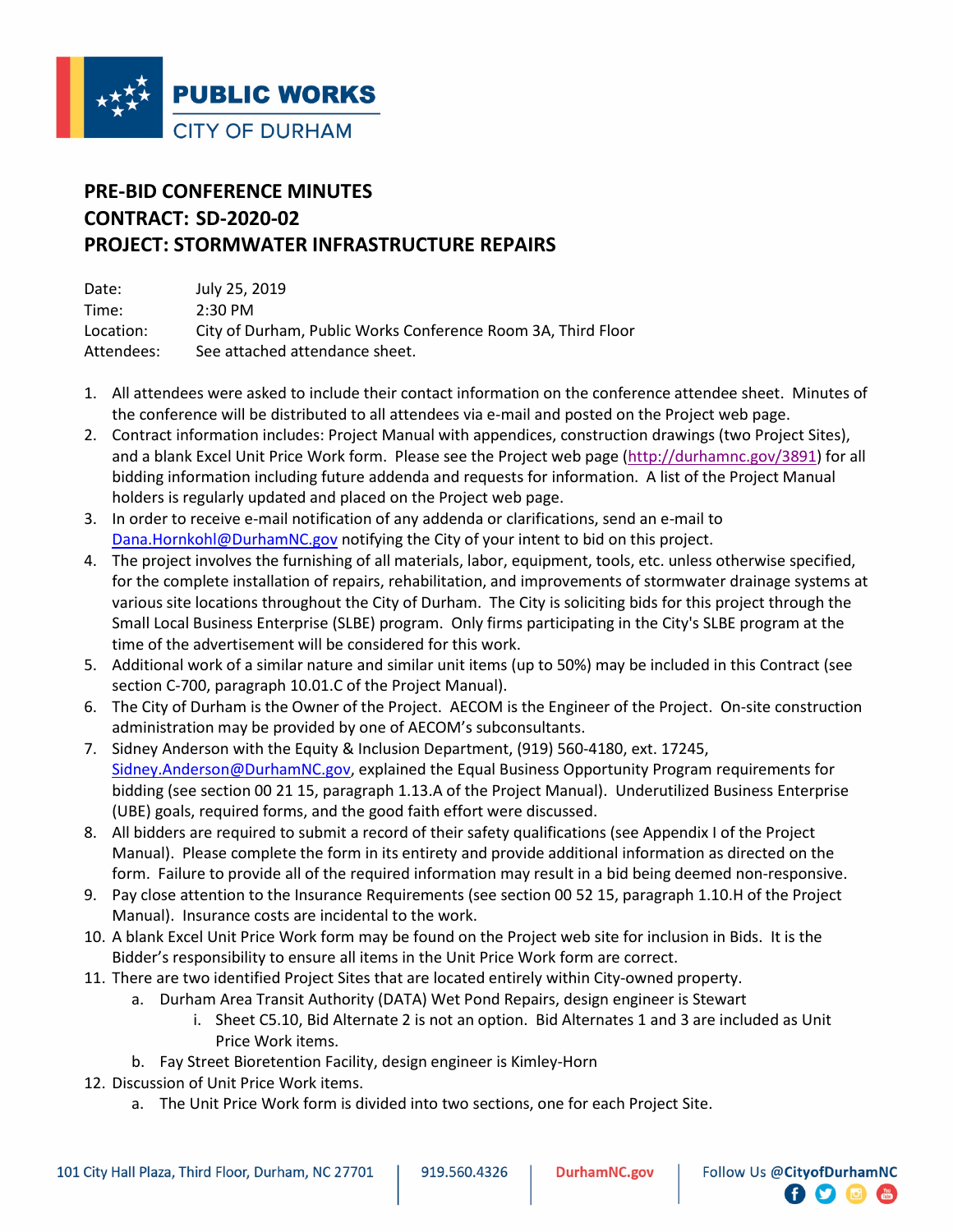- 13. No rights-of-entry or easements are needed to perform the Work.
- 14. It is anticipated that a Notice to Proceed will be issued in September 2019.
- 15. Contract Times: 334-calendar days to Substantial Completion with an additional 31-calendar days to Final Completion.
- 16. Contractor shall use the City's contract managing program, PDRx, during the execution of the Contract. This software is web based and administered by the City. There is no charge to the Contractor and training will be provided.
- 17. Any errors or omissions discovered in the Project Manual or construction Drawings should be brought to the attention of the Engineer and the City in writing.
- 18. All questions or requests for information must be submitted by 5:00 PM, Wednesday, August 7, 2019. No addenda will be issued after Thursday, August 8, 2019.
- 19. Compile Bid packages carefully. Include all of the required items. Submit bid packages prior to the Bid Opening on Tuesday, August 13, 2019 at 2:30 PM to be held in the third floor conference room.
- 20. Dana Hornkohl will serve as the project manager. His phone number is (919) 560-4326, ext. 30246 and email is Dana.Hornkohl@DurhamNC.gov.
- 21. Attendee Questions/Discussions.
	- a. Construction Surveying is included in the Unit Price Work items (items no. 2 and no. 2.01 in the Unit Price Work Form).
	- b. Grading and earthwork associated with the Fay Street Bioretention Facility project is a lump sum Unit Price Work item described in the Technical Specifications (section 3.0) and Drawings (sheet 03).
	- c. Fay Street Bioretention Facility, Unit Price Work item 6.02, Permanent Sodding, is shown with a quantity of 4.5 and units of MSF. 4.5 MSF is equal to 4,500-feet<sup>2</sup>. The specification for Permanent Sodding is found on sheet 09.
	- d. Sidney Anderson confirmed that Elite Cut & Mulch Lawn care Services, LLC is a certified HUB firm.
	- e. Required UBE subcontractor forms shall be submitted by the Contractor as part of their Bid package.
	- f. If three Bid packages are not received by the Bid opening on August  $13<sup>th</sup>$  at 2:30 pm, the City may return the received Bid packages unopened. The Project would likely be re-advertised to all potential bidders for an additional thirty day period.
	- g. There was a general discussion of the good faith effort associated with a Bid package that included UBE participation that did not meet the UBE goals.

## DPH

These meeting minutes were prepared by Dana Hornkohl on Monday, July 29, 2019. Please send any comments, errors, or omissions to Dana.Hornkohl@DurhamNC.gov by close of business, Monday, August 5, 2019.

日子同面